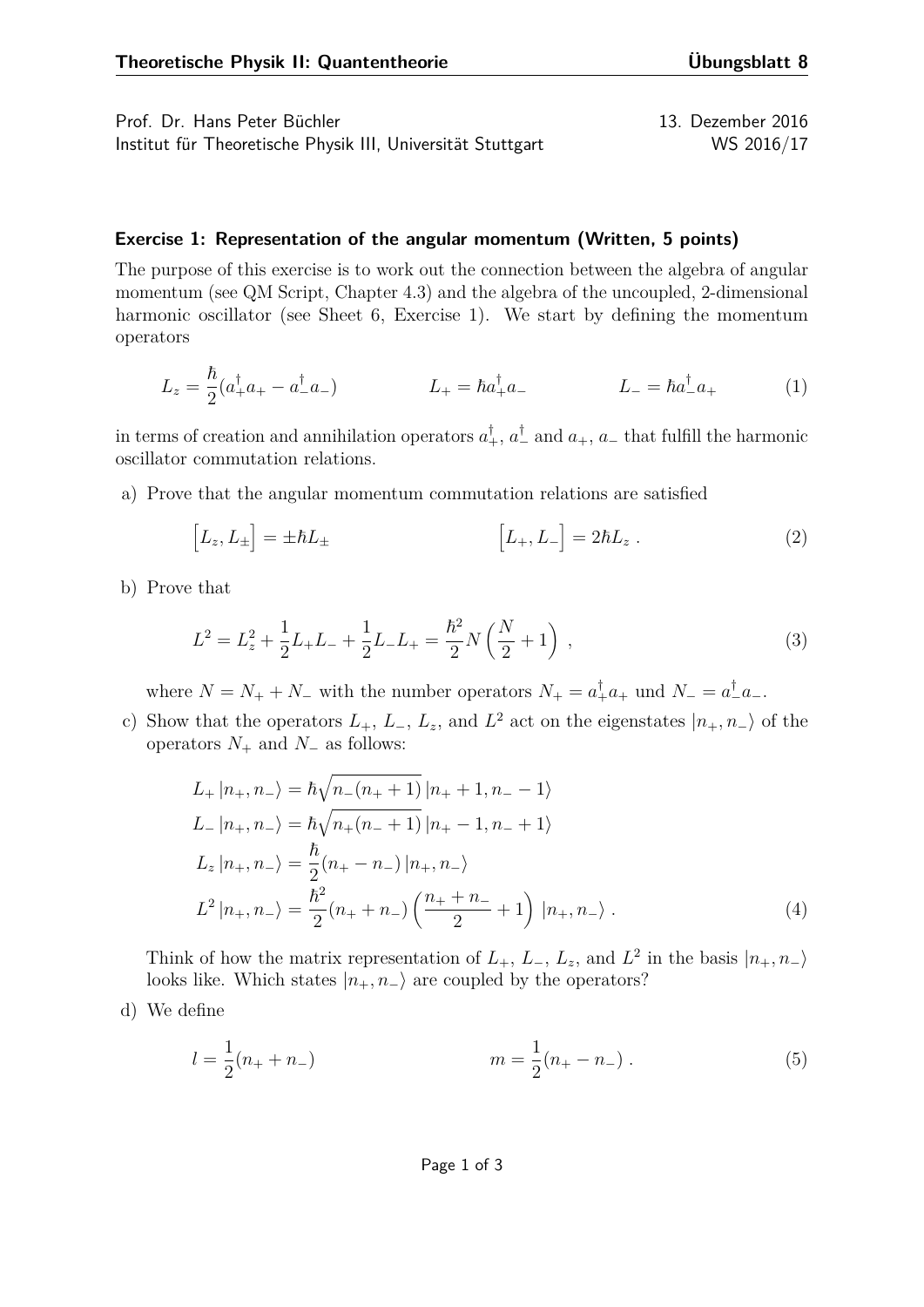Using these definitions, show that the equations [\(4\)](#page-0-0) reduce to the familar expressions for the  $L_+$ ,  $L_-$ ,  $L_z$ , and  $L^2$  operators:

$$
L_{+}|l,m\rangle = \hbar\sqrt{l(l+1) - m(m+1)}|l,m+1\rangle
$$
  
\n
$$
L_{-}|l,m\rangle = \hbar\sqrt{l(l+1) - m(m-1)}|l,m-1\rangle
$$
  
\n
$$
L_{z}|l,m\rangle = \hbar m|l,m\rangle
$$
  
\n
$$
L^{2}|l,m\rangle = \hbar^{2}l(l+1)|l,m\rangle.
$$
 (6)

e) Write  $|l, m\rangle$  in terms of  $a_+^{\dagger}$ ,  $a_-^{\dagger}$ , and the vacuum state  $|0, 0\rangle$ . Interpret the obtained result.

## **Exercise 2: Symmetric top (Oral)**

We study rotational states of molecules. The molecules can be considered to be rigid rotors, i.e. the distance of the atoms within the molecules can be assumed to be fixed. This exercise deals with molecules called symmetric tops in which two moments of inertia are the same  $(I_x = I_y \equiv I_\perp)$ . The third moment of inertia  $(I_z \equiv I_\parallel)$  has a different value.

- a) Express the Hamiltonian of such a system in terms of the angular momentum operators  $L^2$  and  $L_z$ . Provide examples for molecules whose rotation can be well described by this Hamiltonian.
- b) Determine the eigenvalues and eigenstates of the Hamiltonian.

## **Exercise 3: Asymmetric top (Oral)**

In this exercise, we consider rotating molecules whose three moments of inertia  $(I_x, I_y, I_z)$ and  $I_z$ ) have different values. The molecules are called asymmetric tops.

a) The Hamiltonian of such a system is

$$
H = \frac{L_x^2}{2I_x} + \frac{L_y^2}{2I_y} + \frac{L_z^2}{2I_z}.\tag{7}
$$

Show that the Hamiltonian commutes with  $L^2$ . Express the Hamiltonian in terms of  $L_z$  and the ladder operators  $L_{\pm} = L_x \pm iL_y$ .

b) We split the Hilbert space  $\mathcal{H}$  of the system into subspaces  $\mathcal{H}'_l$  and  $\mathcal{H}''_l$ , so that the sum  $\bigoplus_l (\mathcal{H}'_l \oplus \mathcal{H}''_l)$  is the full Hilbert space again. The subspace  $\mathcal{H}'_l$  contains the eigenstates  $|l, m\rangle$  of  $L^2$  and  $L_z$  with  $m = l, l - 2, \ldots, -l + 2, -l$ . The subspace  $\mathcal{H}_l^{\prime\prime}$ contains the eigenstates  $|l, m\rangle$  with  $m = l - 1, l - 3, \ldots, -l + 3, -l + 1$ .

Show that the Hamiltonian leaves the subspaces invariant, i.e. if the Hamiltonian acts on a state of a certain subspace, the resulting state belongs to the same subspace.